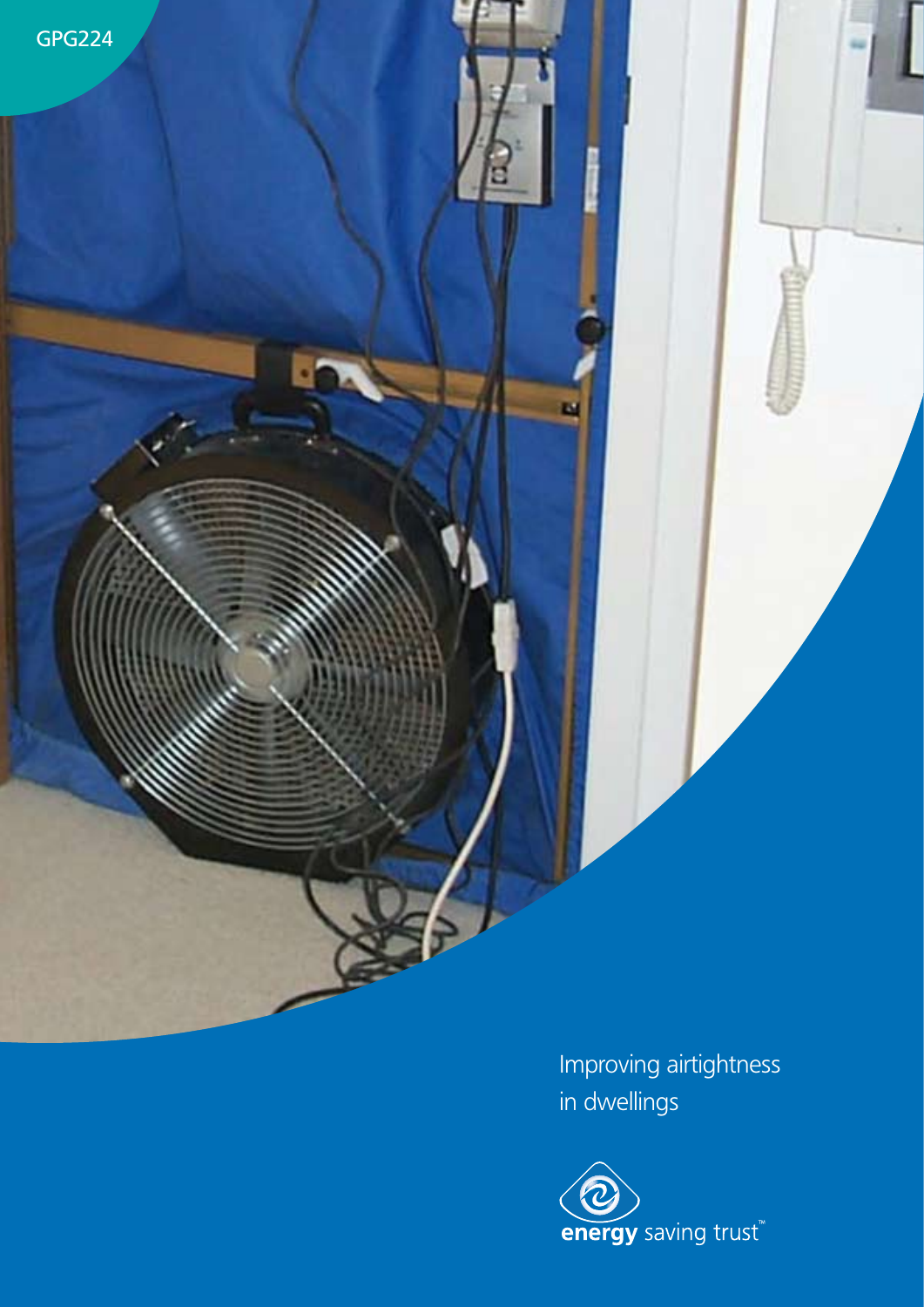# **Contents**

| Introduction                                            | 4  |
|---------------------------------------------------------|----|
| Air leakage                                             | 5  |
| Disadvantages of draughty dwellings                     | 5  |
| Adequate ventilation                                    | 6  |
| Understanding air leakage paths                         | 7  |
| Solid ground floors                                     | 8  |
| Suspended floors                                        | 8  |
| Windows and doors                                       | 9  |
| Leakage into ceiling voids and the roof space           | 9  |
| Masonry wall construction                               | 10 |
| Dry lining                                              | 10 |
| Service pipes and cables that penetrate the air barrier | 10 |
| <b>New Build</b>                                        | 11 |
| Principles                                              | 11 |
| Design practice                                         | 11 |
| Construction practice                                   | 12 |
| Inspection and supervision                              | 12 |
| Recommended inspection points                           | 12 |
| Sealant materials                                       | 15 |
| Repairs                                                 | 15 |
| Blocks of flats                                         | 15 |
| Airtightness testing of dwellings                       | 16 |
| Air leakage audits                                      | 16 |
| Post construction                                       | 16 |
| <b>Existing dwellings</b>                               | 17 |
| Improving airtightness in an existing dwelling          | 17 |
| Conclusion                                              | 18 |

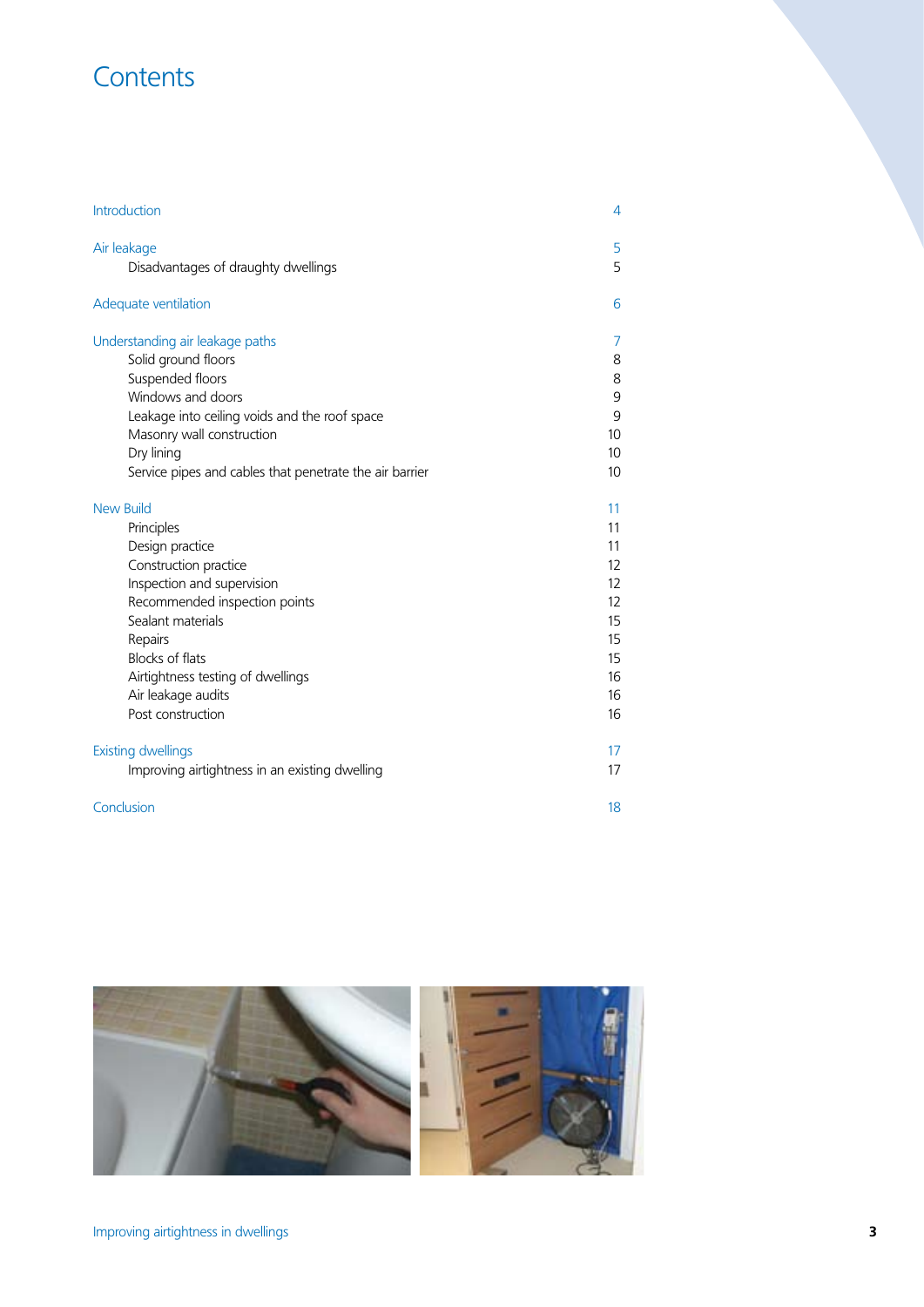# <span id="page-2-0"></span>**Introduction**

Home energy use is responsible for 28 per cent of UK carbon dioxide emissions which contribute to climate change. By following the Energy Saving Trust's best practice standards, new build and existing housing will be more energy efficient and will reduce these emissions, saving energy, money and the environment. Air leakage from buildings, both new build and existing, is a major cause of energy loss and increasing emissions.

Improving airtightness in dwellings will reduce air leakage – the uncontrolled flow of air through gaps

|  |  | Table 1 Air permeability |  |
|--|--|--------------------------|--|
|--|--|--------------------------|--|

| Ventilation system*                                                                     | Maximum air<br>permeability<br>(m <sup>3</sup> /h/m <sup>2</sup> ) |                         |
|-----------------------------------------------------------------------------------------|--------------------------------------------------------------------|-------------------------|
|                                                                                         | Good<br>practice                                                   | <b>Best</b><br>practice |
| Dwellings with whole house<br>mechanical ventilation (with<br>or without heat recovery) |                                                                    | З                       |
| Dwellings with other systems                                                            |                                                                    | 3                       |

\* More information on ventilation systems can be found in GPG268 – see back page for more information.



# Figure 1

Air permeabilities of 100 dwellings of all types in England and Wales (m3/h/m2 at 50Pa)

Airtightness in new dwellings is about good design and construction – not just filling gaps! and cracks in the fabric of dwellings (sometimes referred to as infiltration, exfiltration or draughts). This is not to be confused with ventilation, the controlled flow of air into and out of the dwelling through purposebuilt ventilators that is required for the comfort and safety of the occupants. Too much air leakage leads to unnecessary heat loss and discomfort from cold draughts. With more stringent building regulations requiring better energy efficiency, airtightness is an increasingly important issue. The aim should be to 'build tight – ventilate right'. Buildings cannot be too airtight; it is, however, essential to ensure appropriate ventilation.

Air leakage is quantified as air permeability. This is the rate of leakage (m3/h/m2) in or out of the dwelling. It is measured at a reference pressure difference of 50Pa between the inside and outside of the dwelling. In the UK the good and best practice standards for air permeability in dwellings are shown in Table 1.

However, in a recent study of 100 new dwellings of all types in England and Wales, none achieved the best practice performance of 3m3/h/m2. The research, undertaken by the Energy Efficiency Partnership for Homes (EEPfH), showed that around a third even failed to achieve the worst acceptable permeability (10m3/h/m2) expected in the new building regulations for England and Wales and Northern Ireland. Less than 20 per cent of these dwellings tested met the good practice standard of 7m3/h/m2. More information on the results of this study can be found on the website: www.est.org.uk/partnership

To ensure airtightness, the issue needs to be addressed at design stage. At an early stage the designer should identify a line through the envelope of the dwelling where the barrier to air leakage will be: this is the dwelling's air barrier. Details that are vital to achieving good airtightness need to be identified at this point. Careful thought must be given to sealing gaps and ensuring the continuity of the air barrier. The next and equally important step, is to ensure these details are carried over into the construction phase. It is far simpler to design and build an airtight dwelling than to carry out remedial measures in a draughty home.

This guide explains where air leakage commonly occurs in existing dwellings, and suggests how airtightness can be significantly improved with careful design and construction. Airtight construction combined with welldesigned ventilation will improve energy efficiency and comfort levels.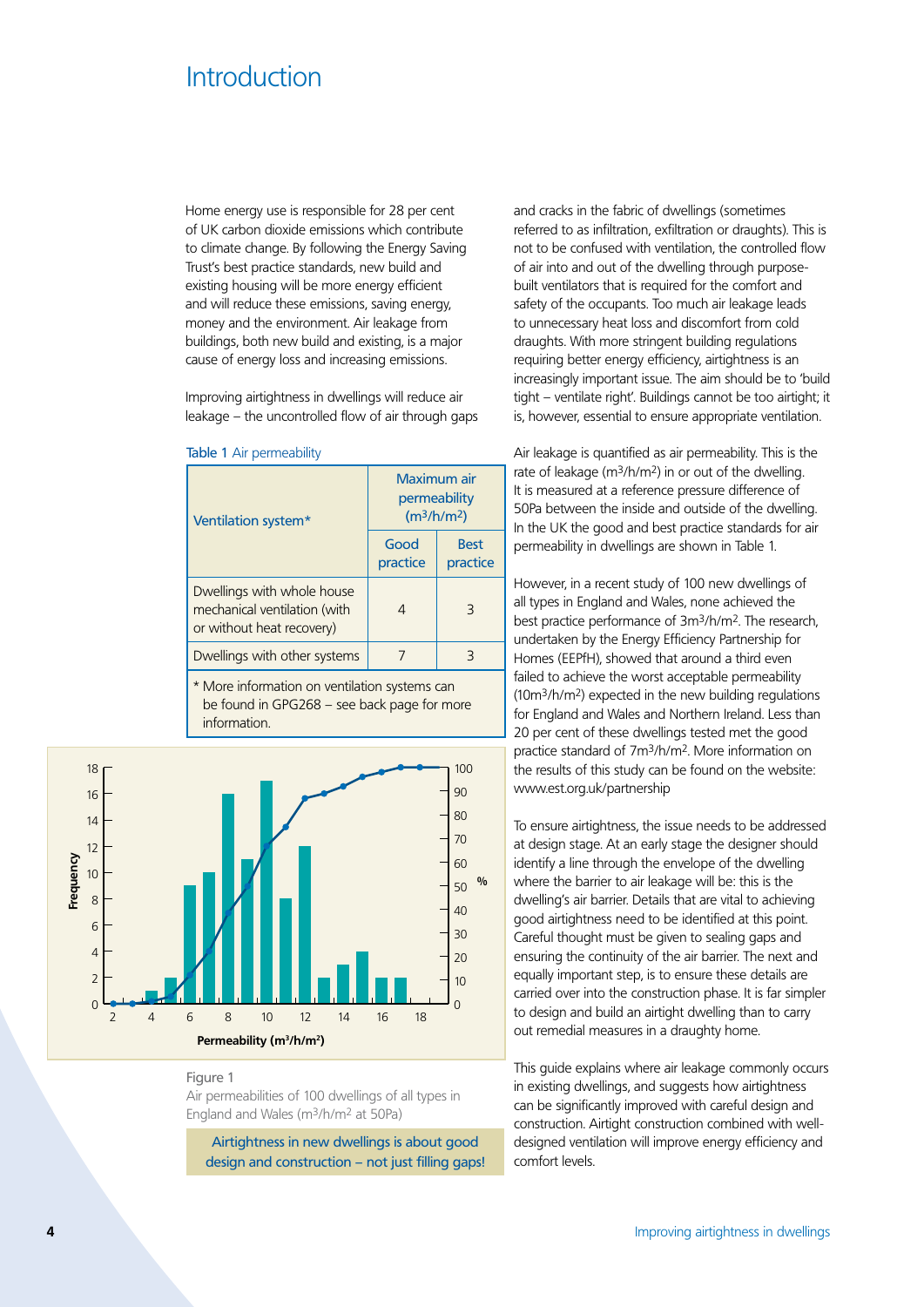# <span id="page-3-0"></span>Air leakage

A building's design and the quality of its construction will have a major effect on the amount of air leakage. Other factors include wind against the side of the dwelling and the buoyancy effect (warm air rises and creates a drawing effect, pulling air in through gaps in the ground floor and walls).

Cold outside air may be drawn into the home through gaps in the walls, ground floor and ceiling (infiltration), resulting in cold draughts. In some cases, infiltration can cool the surfaces of elements in the structure, leading to condensation.

Warm air leaking out through gaps in the dwelling's envelope (exfiltration) is a major cause of heat loss and, consequently, wasted energy.

# **Disadvantages of draughty dwellings**

 $\cdot$  CO<sub>2</sub> emissions

- A leaky dwelling will result in higher emissions.
- Space heating
	- The additional heat loss will mean that a correctly sized heating system may not be able to meet the demand temperature.
- Comfort
	- Draughts and localised cold spots can cause discomfort. In extreme cases, excessive infiltration may make rooms uncomfortably cold during cooler periods. Leaky dwellings may also give rise to complaints from occupants.
- **Risk of deterioration** 
	- Excessive air leakage can allow damp air to penetrate the building fabric, degrading the structure and reducing the effectiveness of the insulation.
	- Air leakage paths often lead to dust marks on carpets and wall coverings that look unsightly.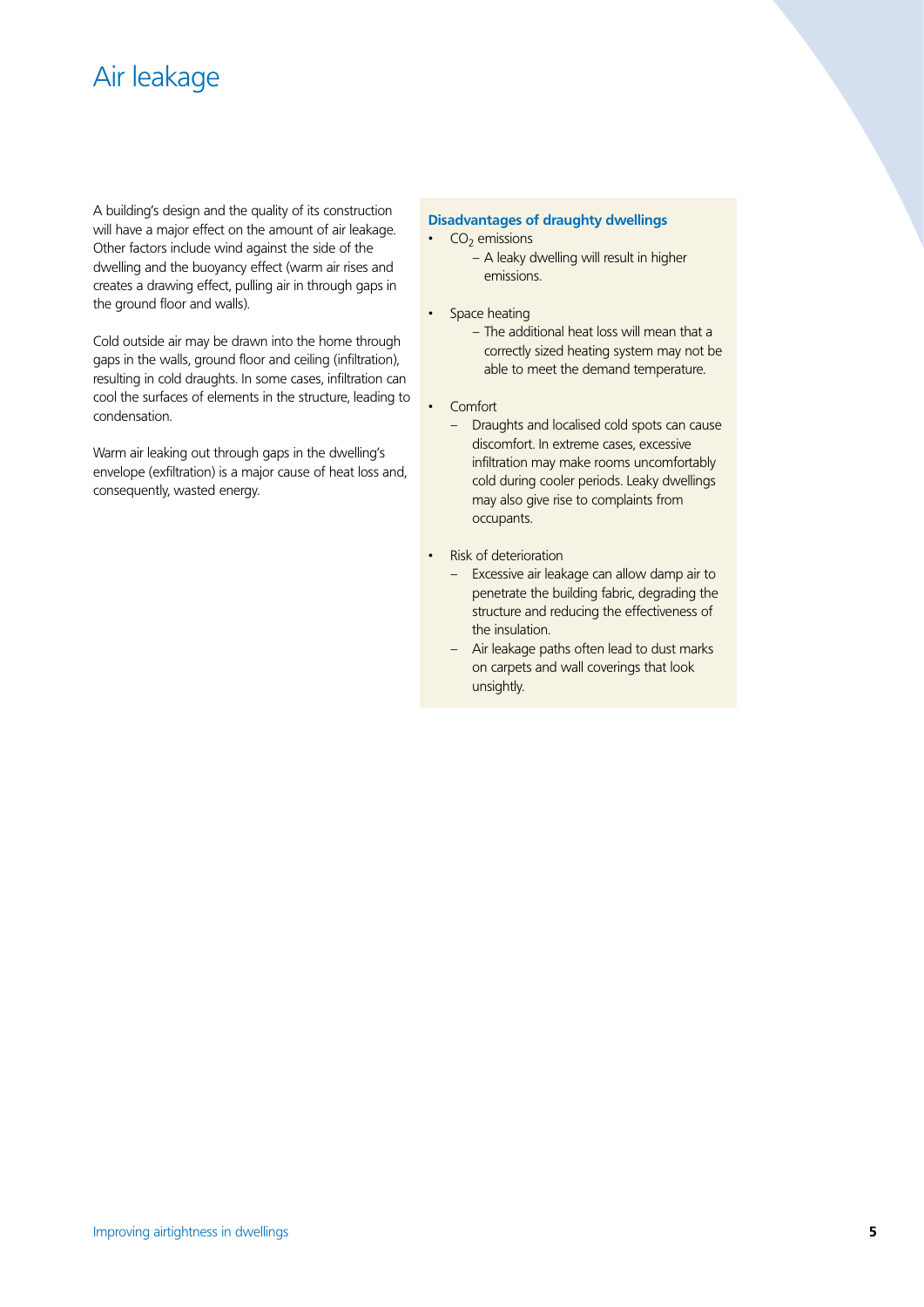# <span id="page-4-0"></span>Adequate ventilation

While the main focus of this guide is the achievement of an airtight dwelling, ventilation must not be forgotten. It is necessary for a comfortable and healthy environment as it removes or dilutes pollutants that accumulate in the building.

There are many different types and sources of pollution within the home, for example:

- Moisture.
- Volatile organic compounds (VOCs) such as formaldehyde, which can give off gas from carpets and furniture.

Rooms with open-flued combustion appliances, such as gas fires, must have a direct fresh air supply for safe operation. Separate provision for such a supply should be made and a combustion product spillage test undertaken whenever airtightness work is carried out.

- House dust mites.
- Oxides of nitrogen.
- Carbon monoxide (CO).
- Carbon dioxide  $(CO<sub>2</sub>)$ .
- Tobacco smoke.
- Food smells.
- Body odours.

It is generally acknowledged that moisture is the most significant source of pollution within a dwelling, with high quantities generated by common activities such as cooking, showering, bathing and laundry. Moisture from these activities can result in condensation and, in extreme cases, mould growth.

To prevent moisture spreading around the home, some form of local extraction will be required (fans in the bathroom and kitchen), with the overall objective being to keep relative humidity levels below 70 per cent for most of the time.

The ventilation rates required to provide effective moisture control are higher than those needed simply to provide oxygen for occupants to breathe. A typical ventilation strategy, therefore, involves the rapid removal of moisture at its point of production and the provision of secure, controllable background ventilation, often by trickle ventilators. Openable windows allow occupants to air a room rapidly and so remove stale air.

As a first step to providing effective, controllable and energy efficient ventilation, air leakage must be minimised.

Further guidance on effective ventilation can be found in GPG 268 (see back page for more information).

Remember: build tight – ventilate right!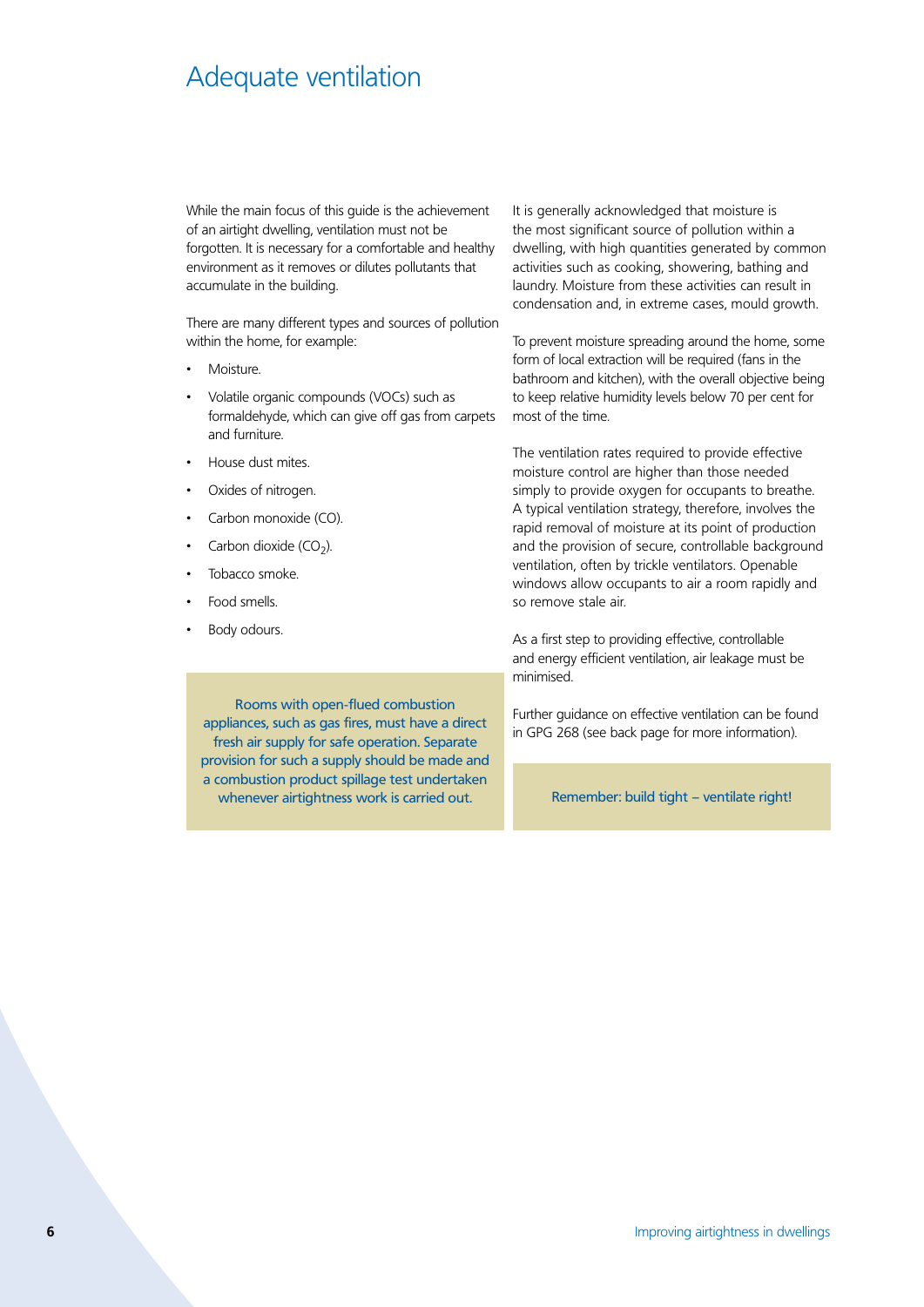# <span id="page-5-0"></span>Understanding air leakage paths

To avoid air leakage in new dwellings it is necessary to know where leaks might occur.

Many of the paths shown in Figure 2 were found in the dwellings investigated in the Energy Efficiency Partnership for Homes study, referred to earlier. Here, they are examined in more detail.

Figure 2 shows the most common air leakage paths.



Most common air leakage paths:

- 1 Underfloor ventilator grilles. 2 Gaps in and around suspended timber floors.
- 3 Leaky windows or doors.
- 4 Pathways through floor/ceiling voids into cavity walls and then to the outside.
- 5 Gaps around windows.
- 6 Gaps at the ceiling-to-wall joint at the eaves.
- 7 Open chimneys.
- 8 Gaps around loft hatches.
- 9 Service penetrations through ceilings.
- 10 Vents penetrating the ceiling/roof.
- 11 Bathroom wall vent or extract fan.
- 12 Gaps around bathroom waste pipes.
- 13 Kitchen wall vent or extractor fan.
- 14 Gaps around kitchen waste pipes.
- 15 Gaps around floor-to-wall joints (particularly with timber frame).
- 16 Gaps in and around electrical fittings in hollow walls.

Figure 2 Common air leakage paths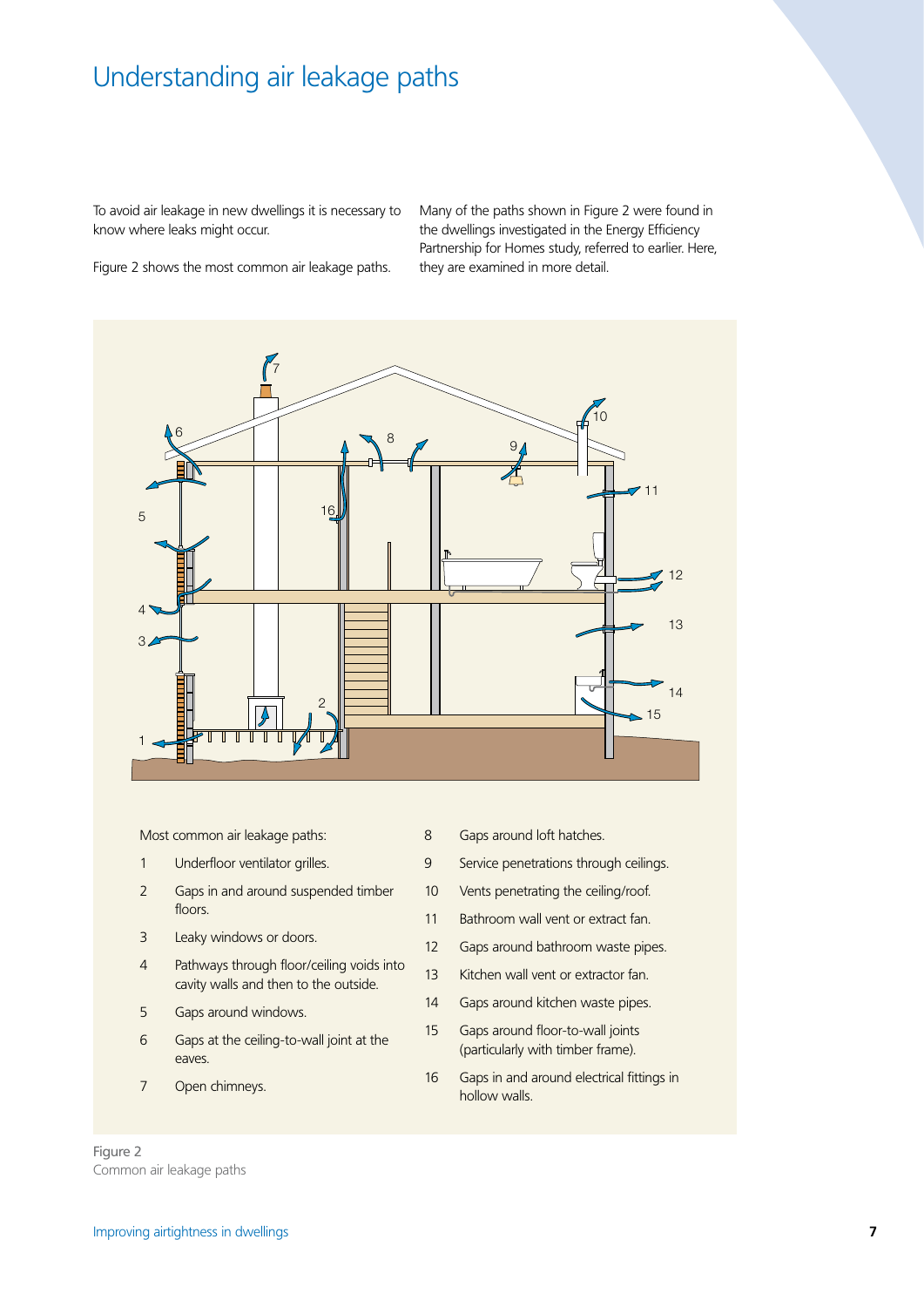### <span id="page-6-0"></span>**Solid ground floors**

Junctions between the ground floor slab and the external walls are usually hidden from view by the skirting board (Figures 3 and 4). However, air can leak through the small gap under the skirting board, causing a cold draught across the floor. In some cases, a dirty mark may result as dust is filtered by the carpet along the perimeter of the room.

Gaps and cracks in the ground floor can allow air and, even more importantly, ground gases (e.g. radon and landfill gas) to be drawn into the home. They may develop in solid floors as the concrete cures and shrinks away from the walls. While these small cracks do not necessarily pose any structural concern, they do provide air leakage paths.

# **Suspended floors**

Suspended timber floors have a myriad of gaps around the boards, at the junctions with walls (internal and external) and around service pipes (Figure 5). Air can leak down through these gaps into the unheated floor void. Large area boards and tongue-and-groove edges can reduce air leakage, but it is essential to seal all the gaps and holes before floor coverings are laid.

Beam-and-block floors may have a large number of gaps and cracks, particularly if the screed is poor. Major areas of air leakage are around the edges (see Figure 6) and at service entry points (water pipes behind baths, sinks and WCs). Often one or more blocks are omitted, or large holes are cut through them, in order to allow the pipes to pass through the floor. These large holes are hidden from view by bath panels, sink pedestals, vanity units, floor coverings, etc.



Figure 3 Air leakage path hidden behind skirting board

Gap due to settlement

crack









Air leakage paths through solid floors

Crack due

Figure 6 Air leakage around perimeter of beam-and-block floors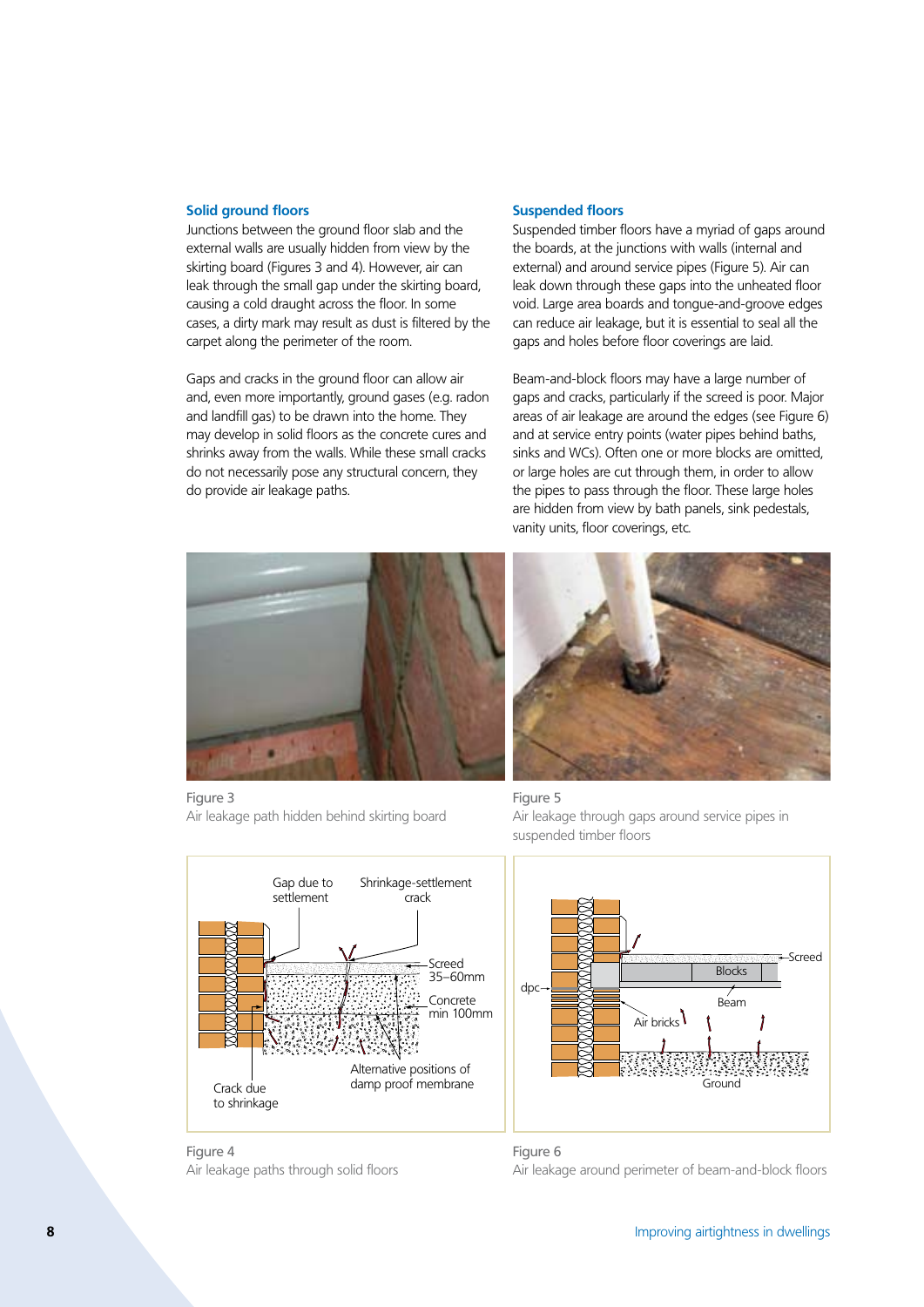#### <span id="page-7-0"></span>**Windows and doors**

It is common to find gaps between the window frame and the wall. They may also occur between the frame and the opening casements, lights and sashes (Figure 7). The window's opening/closing mechanism can become loose with time, and may not close as tightly. If this is the case, a draughtstrip may not be sufficient to seal the widening gap. In timber windows, excessive swelling and shrinking, as well as decay, may result in air leakage through the frames and around the opening window lights.

Air leakage can also occur around the window reveals and window board (Figure 8).



Figure 7 Air leakage around opening window casements



Figure 8 Air leakage can occur through gaps between the reveals/window boards and the window frame

Large gaps between the bottom of an external door and the threshold are common, especially around slider mechanisms for patio doors (Figure 9). Another common air leakage path is the letterbox.

### **Leakage into ceiling voids and the roof space**

Air can leak past a poorly fitting loft hatch up into the unheated roof void. Warm moist air from the house may then condense on cold surfaces in the unheated loft and lead to condensation problems.

Light fittings – and gaps around them – can offer a path into the roof void and also into the void between the ceiling and the next floor (Figure 10). Air can leak out indirectly from this void through gaps in the external walls (such as those around joists that penetrate the air barrier) and through unfinished mortar joints.







Figure 10 Air can leak through gaps around light fittings into the roof void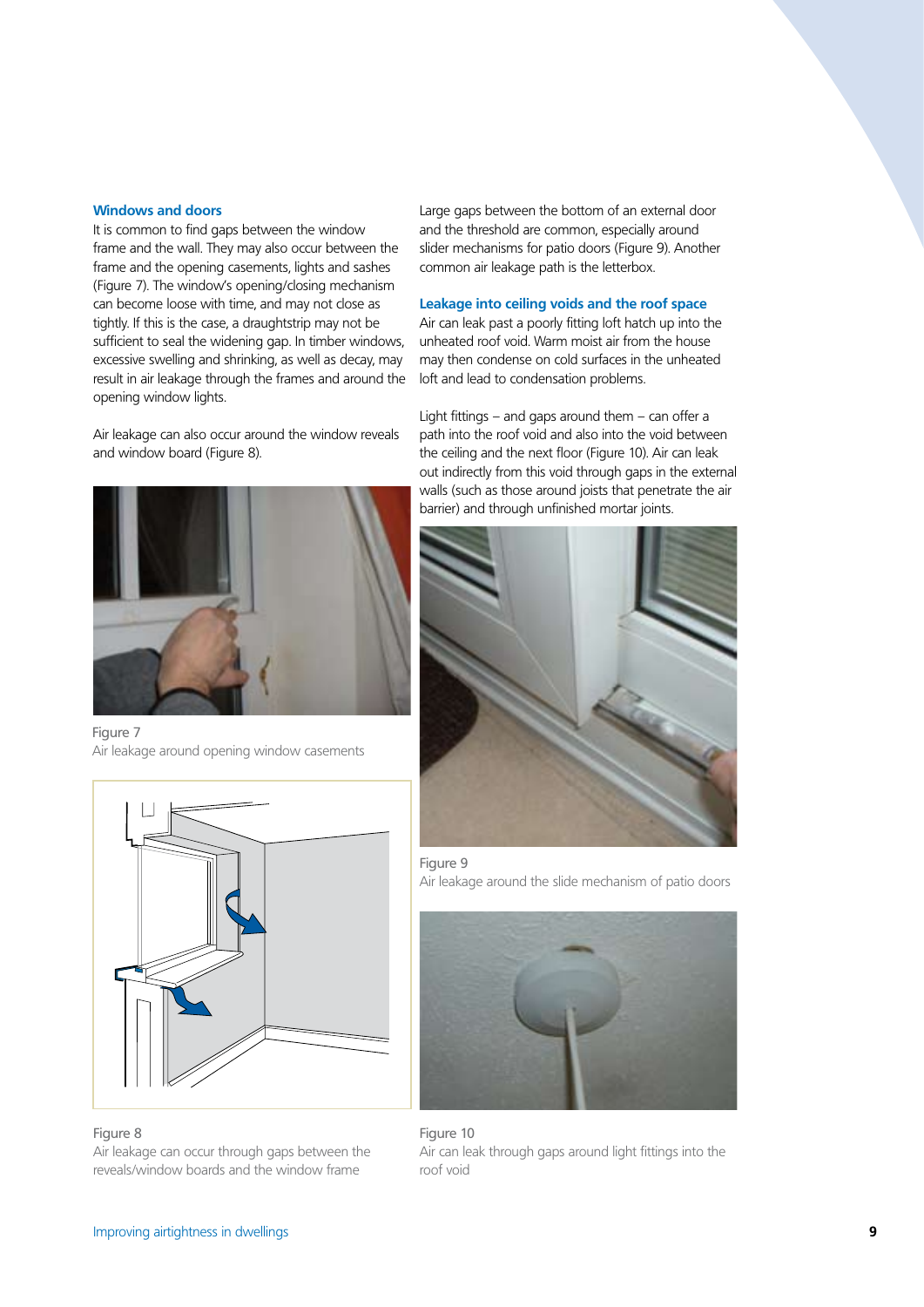### <span id="page-8-0"></span>**Masonry wall construction**

Masonry external walls, especially those built from lightweight concrete blocks, have varying degrees of porosity, allowing air through (Figure 11). Unfinished mortar joints also provide air leakage routes.

# **Dry lining**

If the dry lining (plasterboard) sheets have not been sealed at the junctions with the ceiling and floor – as well as from sheet to sheet – air can leak through the gaps (Figure 12).



Figure 11 Air passing through porous concrete blocks





# **Service pipes and cables that penetrate the air barrier**

Gaps in the air barrier are common around water pipes, gas pipes, boiler flues and electric cables that pass through external walls (Figure 13), although they are generally hidden from view behind kitchen cupboards, bath panels, sink pedestals, toilet basins and vanity units. Cold draughts from these areas will be an unpleasant indicator of inadequate sealing (see Figures 14 and 15). Draughts in bathrooms/shower rooms are particularly uncomfortable for occupants.



Figure 13 Air leakage around pipes that penetrate the air barrier



Figure 14 Draughts may be felt around kitchen appliances like washing machines and dishwashers



Figure 15 Draughts may be felt around bathroom sinks and vanity units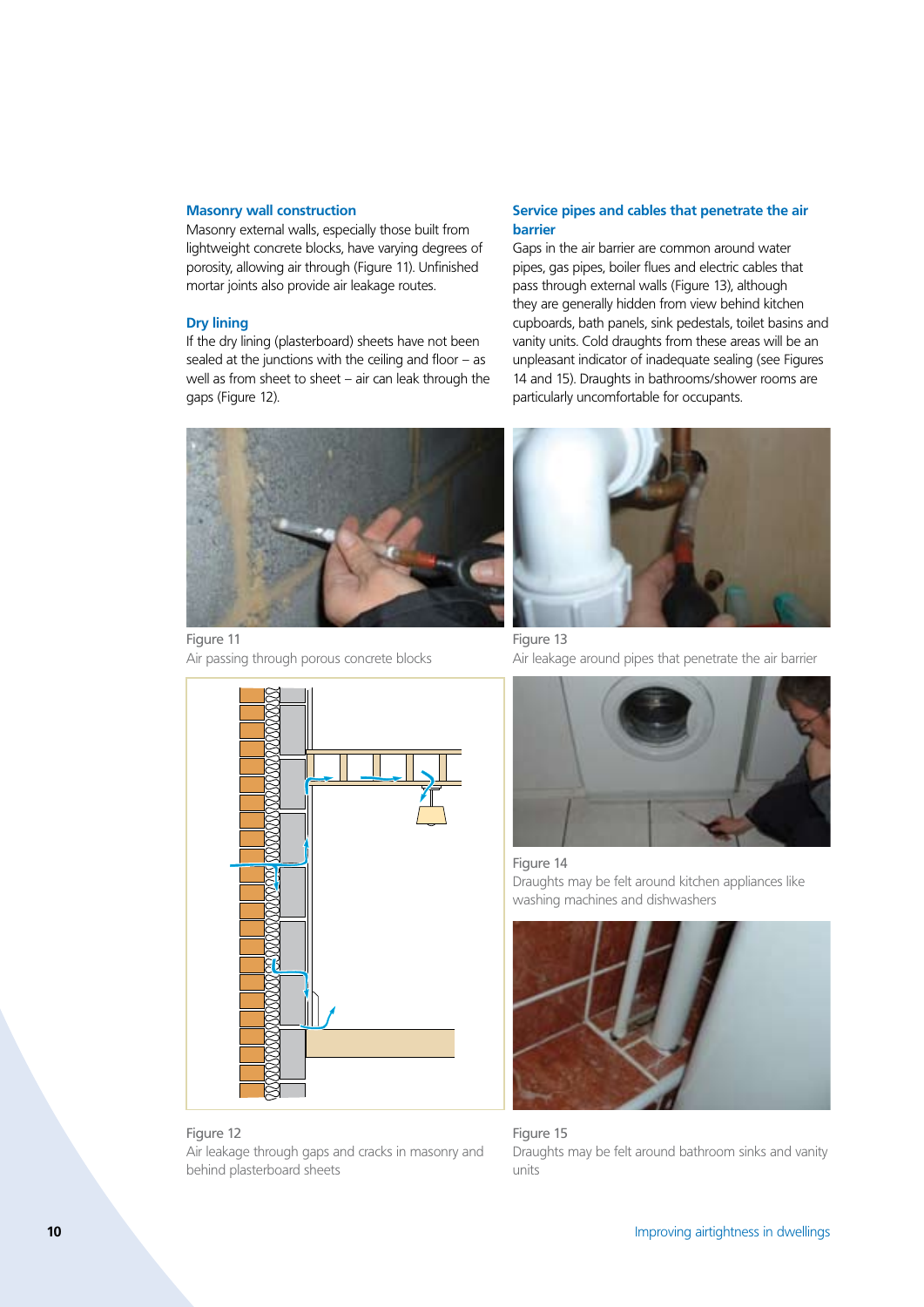# <span id="page-9-0"></span>New Build

### **Principles**

Airtightness is all about avoiding gaps – gaps in contractual arrangements and the design process as well as those between components and those left during installation. They are usually caused either by a lack of awareness of the importance of airtightness or by a lack of contractual responsibility for ensuring airtightness.

Airtightness needs to be a priority throughout the construction process – before, during and after.

The adoption of an 'airtightness strategy' should be seriously considered (see Box 1).

# **Box 1: An airtightness strategy**

- Consider the appointment of an independent airtightness adviser.
- Appoint an air barrier manager.
- Identify the line of the air barrier at an early stage of design.
- Inform the project teams of the importance of the air barrier.
- Refer to airtightness in all contracts which impact on the air barrier.
- Specify and/or select airtight components.
- Check interfaces between components and work packages to ensure the continuity of the air barrier.
- Inform the site management team of the location and importance of the air barrier.
- Explain to site operatives the critical importance of airtightness.
- Check air barrier completeness before it becomes impossible to access.
- Schedule an airtightness test by a competent body well in advance.
- A pre-test visit to site by the testing body is recommended for larger sites.
- Ensure all airtightness works are complete.
- Contractor to have responsibility for sealing vents and open flues, closing trickle vents, external doors and windows, in preparation for airtightness test.
- Airtightness test carried out and results issued.
- Results submitted to Building Control/client by contractor.

# **Design practice**

Airtightness should be considered at every stage of the design process. The line of the airtightness barrier should be established very early on. One way of doing this is to mark a set of drawings with a red line. This should be a continuous line around the building, passing through all elements in the building that separate heated and unheated spaces (see Figure 16).

Identify areas where additional detailing will be required and apportion responsibility for design and construction of the air barrier. Provided attention is paid to the detailing at joints, the principal construction phase of house building will give adequate airtightness. It is also helpful to indicate on construction details the location of airtightness-critical items.



Figure 16 Examples of options for routing the air barrier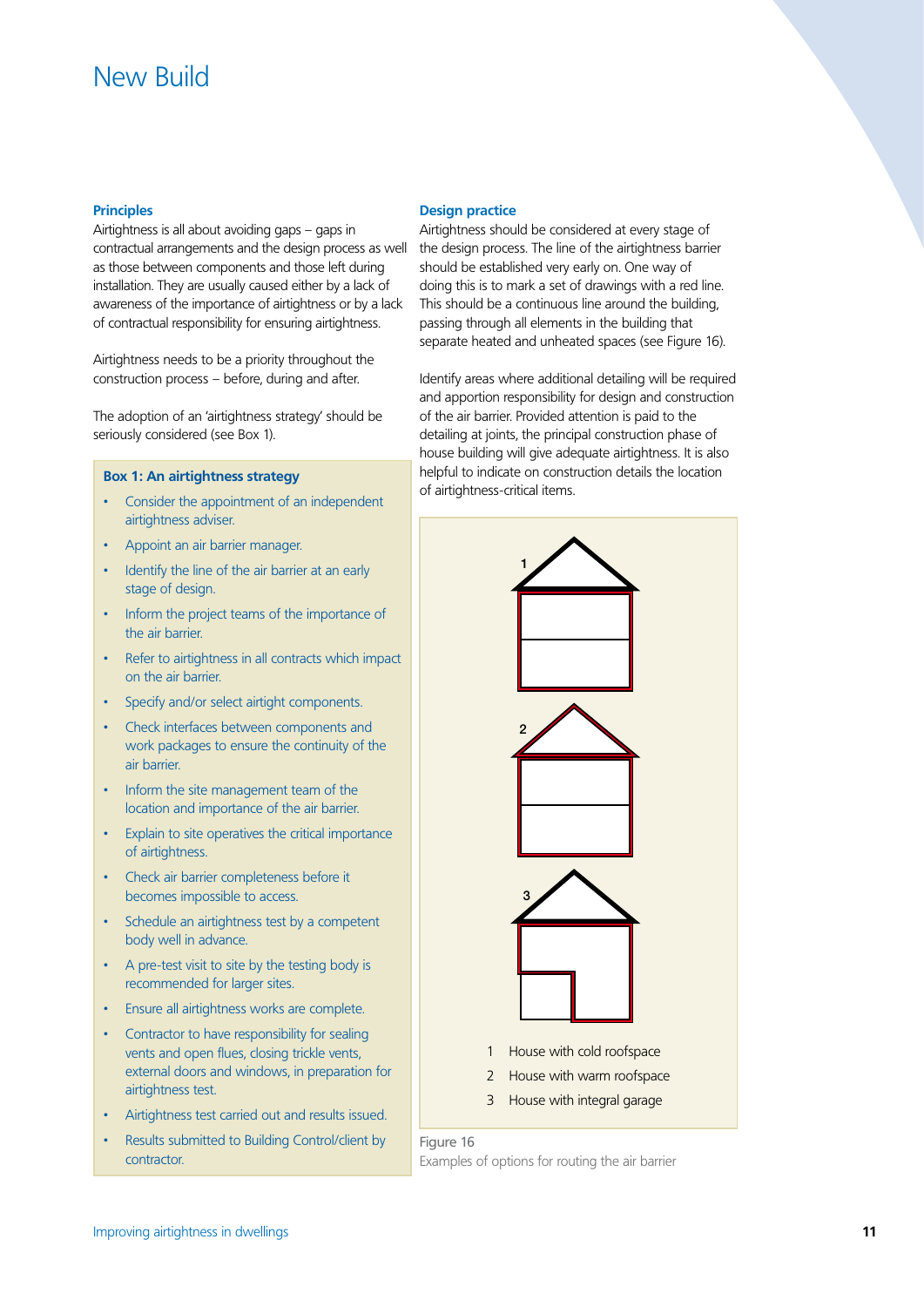# <span id="page-10-0"></span>**Construction practice**

Building work must be sequenced so that each part of the air barrier is completed before following trades cover the work. The 'out of sight – out of mind' approach will not achieve airtightness: a subsequent pressure test will show up any inadequacies. It is important to recognise that the test simply shows the overall airtightness, with a subsequent air leakage audit being needed to identify significant leakage paths. This can prove very disruptive, time consuming and costly once the air barrier has been concealed. It is therefore extremely important to 'build tight, first time, every time'. work. Any uncertainties about detailing or materials

The following trades must not compromise the air barrier by accidentally damaging it, or even deliberately penetrating it in order to complete their work. If additional service penetrations are needed after the air barrier has been completed, the damage caused to the barrier must be repaired. These repairs must be made before the air barrier is concealed.

# **Inspection and supervision**

All works will need to be inspected as construction proceeds. Once the building work is completed it may be difficult to examine the airtightness layer as it is usually covered by internal fixtures and finishes. Inspection is also an opportunity to ensure that the construction team has a clear understanding of the

importance of the airtightness layer and how it is to be incorporated. Inspection should concentrate on the continuity of the air barrier, particularly parts that will be hidden on completion.

The main objective should be to ensure that there is an adequate understanding on site of the airtightness requirements at joints, intersections and junctions of different wall, roof and floor types. Supervisory staff need to ensure that all operatives carrying out airtightnesscritical operations are aware of the significance of the should be checked with the designer.

# **Recommended inspection points** Foundation/ground floor

- Check that the wall and floor damp-proof course/membrane forms an adequate airtight layer.
- Check that any penetrations through the air barrier (e.g. service pipes) have been dressed. Pre-formed collars, sometimes referred to as 'top hats', which seal to the membrane and around the throat of the pipes are effective means of achieving a good airtightness seal (Figure 17).
- With timber frame construction, check that the sole plate is sealed to the foundation/floorslab.



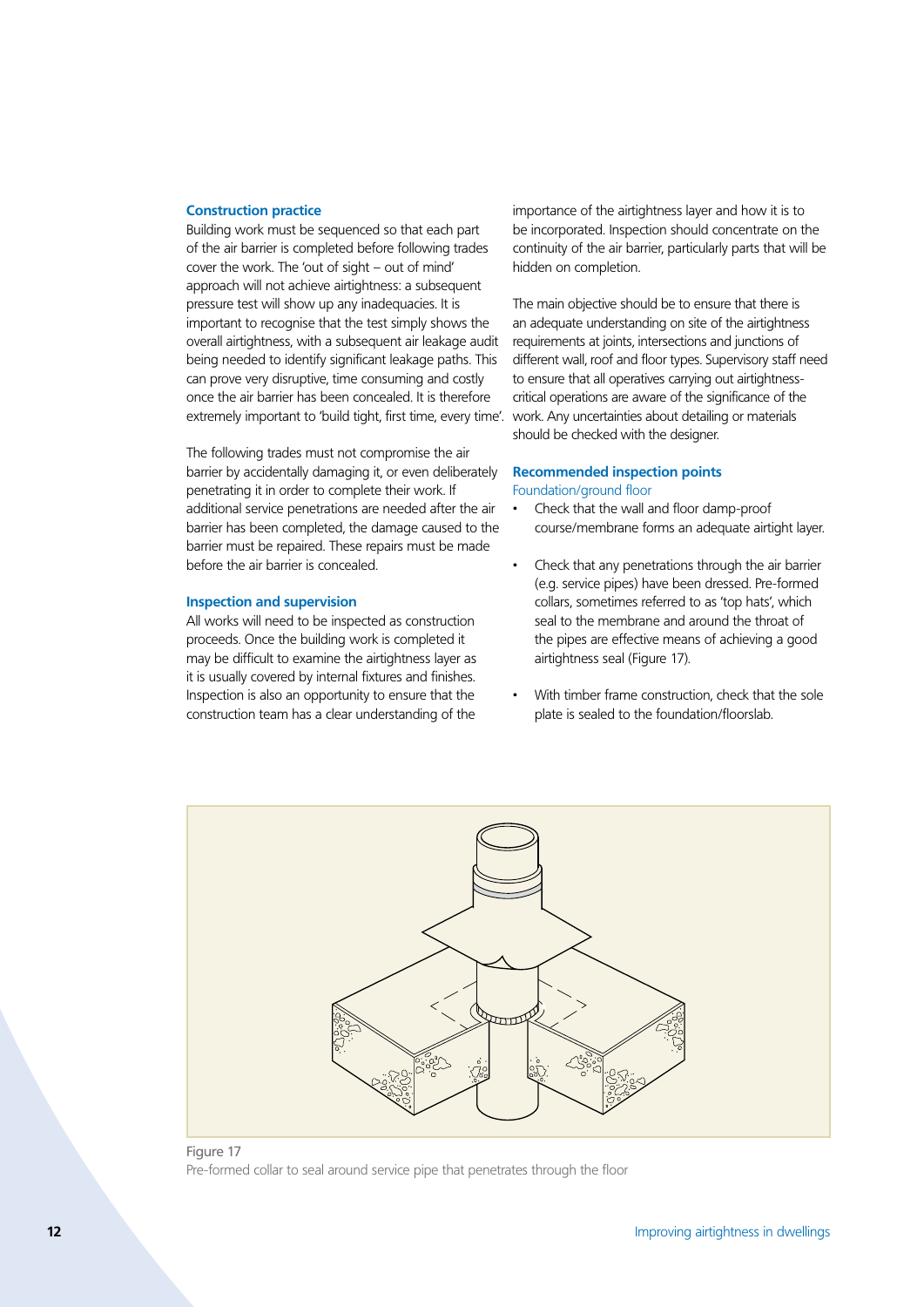#### Intermediate floors

- Joist hangers can limit penetrations through the air barrier.
- If joists are to be supported by the wall, check that there is no air leakage into the cavity.
- Ensure timber floorsheets/boards are well fitted and sealed at their edges as well as at junctions with perimeter walls.
- Check that the ceiling-to-wall joint has been sealed.

#### Eaves

• Check that the airtightness layer between the wall and ceiling/roof is continuous (Figure 18).

#### Ceiling below the roof space.

This normally forms the air barrier in domestic construction. •

- Check that there is a continuous air barrier over the whole ceiling area.
- Check that service penetrations (ventilation ducts from extract fans and light fittings) have been properly sealed where they penetrate the air barrier.
- Check that loft hatches are airtight and surrounds are sealed where they penetrate the air barrier.



Figure 18 Airtightness seals at eaves level Alternatively, consider using a membrane that follows the pitch of the roof.

Sealing this membrane at eaves level can be difficult. It will need careful detailing and construction.

# Windows and doors

- Specify good quality windows and doors.
- Check that the wall-to-frame junction is properly sealed and continuous with the wall's airtightness layer, particularly at sills (Figure 19).
- Check that all the windows and doors have an appropriate weatherseal between the opening unit and the frame.
	- External doors (and letterboxes) should be fitted with draught excluders.



Figure 19 Sealing the sills at the base of window units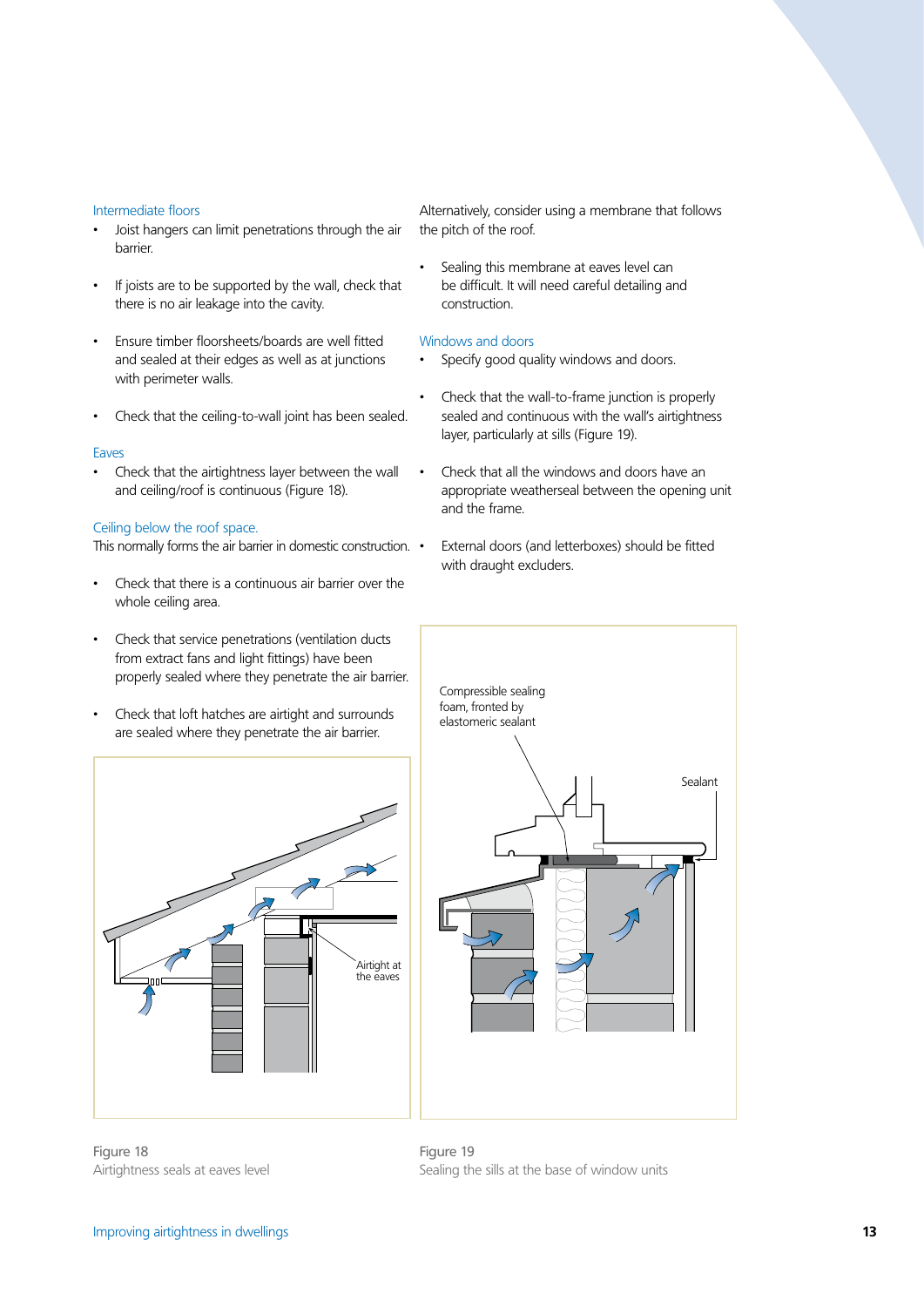# Service penetration

- Check for seals at service entry points (pipe and cable routes), e.g. around incoming water pipes, gas pipes, electrical cabling, as well as waste water pipes for sinks, baths, washing machines, dishwashers, etc. Seals should be provided internally and externally (see Figure 20 for masonry construction and Figure 21 for timber frame).
- Where several services penetrate at the same point, there should be sufficient space to fully seal round each of them.

### Brick/block masonry construction

- Check the quality of construction as the work proceeds. Good mortar joints are required (i.e. no gaps around the blocks or bricks) on both internal and external faces.
- Blockwork is unlikely to provide an adequate air barrier on its own. However, the application of wet plastering, parging or the addition of fully-sealed dry lining will create a good air seal.
- Parging is an effective method of sealing around joists that penetrate the inner leaf of an external wall.
- Check that there is a good seal around all services that penetrate the wall.

# Figure 20

Gun-applied sealant around a service pipe through an external wall, prior to the application of plasterboard

#### Dry lining

- Check the plasterboard is continuous (e.g. there are no large holes behind the kitchen units/bath). Ensure that airtightness measures have been incorporated at all edges, particularly at the floor/ceiling junctions and around openings.
- Check the plasterboard is correctly detailed at joints, corners, reveals and window sills. Plasterboard should be mounted on ribbons of plaster or adhesive around all the edges (rather than dabs) to prevent air leaking through the porous blockwork behind.
- Parging the blockwork prior to applying the plasterboard will improve airtightness.
- In timber frame construction, the edges of the boards can be sealed direct to the timber framing.

#### Wet plaster

- The application of a wet plaster finish can provide an adequate seal to what would otherwise be a leaky brick or blockwork wall.
- Check that the wet plaster finish covers the whole surface of the wall or ceiling.



# Figure 21

Pre-formed collar around service pipes, sealing the air barrier in timber frame construction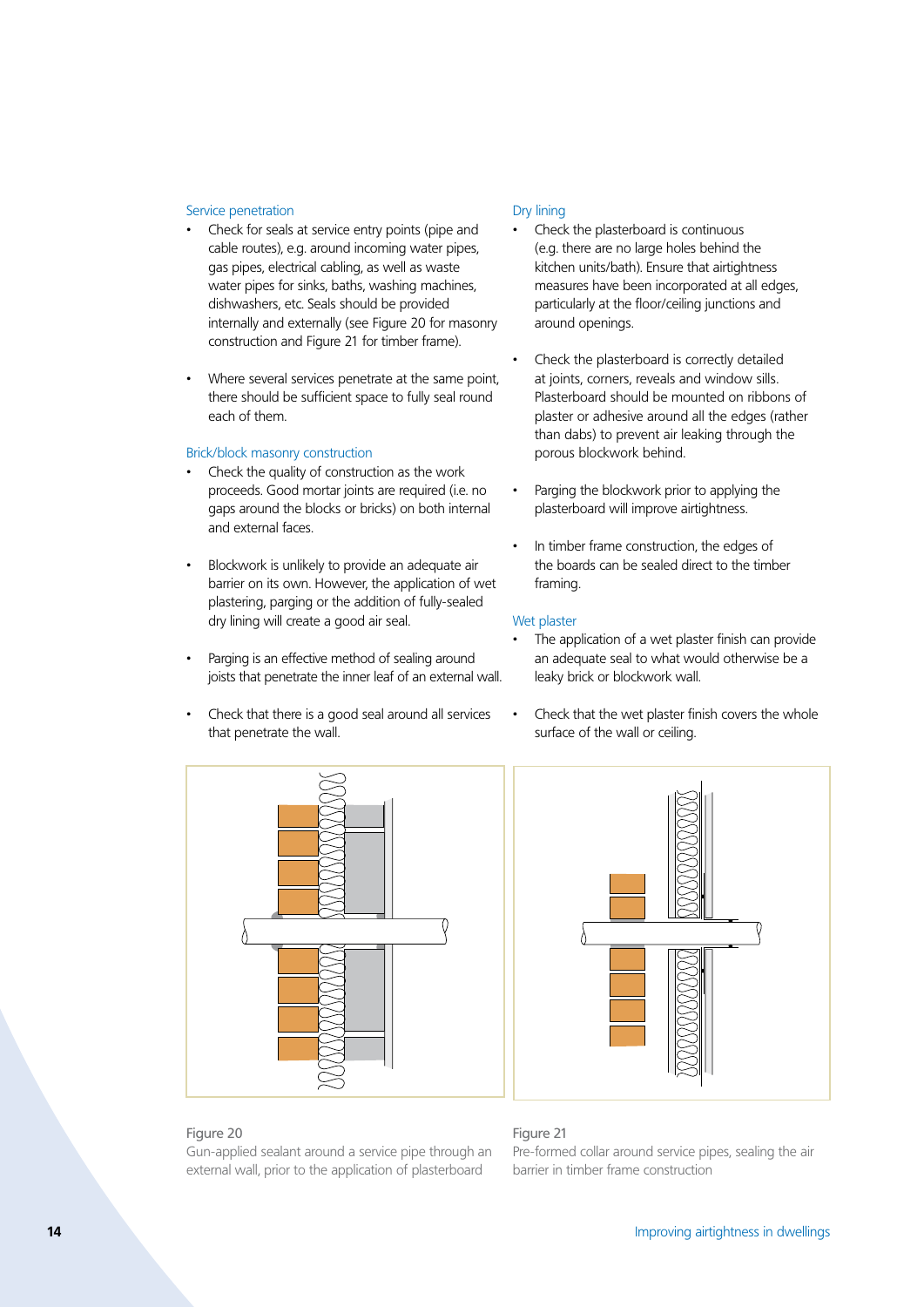# <span id="page-13-0"></span>Vapour barrier

• Where the vapour barrier is used as an air barrier, check that it is complete, that all joints have been sealed and that the material has not been damaged.

# Timber frame construction.

- In general it is easier to make a timber frame dwelling airtight than other forms of construction. This is partly due to pre-fabricated construction and the use of the impermeable vapour barrier as the air barrier, but also because the plasterboard itself can be sealed to form an air barrier.
- Where the vapour barrier is used as the air barrier, care will be needed to avoid it being torn. Any damage to the vapour barrier must be repaired.

# **Sealant materials**

There is a range of different sealant materials available. The main choices are:

- **Membranes** 
	- Polyethylene sheeting is widely used when a sheet vapour control layer or airtightness layer is needed in timber frame construction. While 500 gauge polyethylene is sometimes used, 1000 gauge polyethylene is more robust.
	- Ensure all penetrations through the membrane (for example, service pipes and cables) are well sealed.
	- Joints need to be sealed with appropriate tapes or sealant strips.
- Expanding foam sealants
	- While these can be used to fill large voids, not all expanding foam products are airtight. Care is needed to ensure that the whole of the opening being filled is sealed. It may be necessary to cap the foam sealant with an airtight finish.
- Gun-applied sealants
	- Check that the material has fully filled the gap and is correctly bonded to the surface.
	- Gun-applied sealants must NOT be applied to dusty or wet surfaces as they will not adhere properly.
- **Tapes** 
	- Tapes used to seal polyethylene (or similar membranes) being used as air barriers must be fit for purpose. It is advisable to check this with the manufacturers as not all tapes will be suitable.

# **Fillers**

- Not all the fillers available for filling larger gaps will be airtight: some may crack on drying.
- Fire stopping
	- Some products used for fire stopping are not airtight when installed. Intumescent products, for example, only expand to fill gaps when they are exposed to heat. It may be necessary to use additional sealing to provide airtightness in these areas.

### **Repairs**

If the air barrier is damaged, it must be repaired. The materials used must provide at least the same level of airtightness as the original construction. Gun-applied sealants are usually suitable for sealing around service penetrations. Larger openings through walls and floors can often be filled with mortar.

Holes or tears in membranes can be sealed with appropriate adhesive tapes or heat welded patches. Not all sealants will be appropriate, though: some, such as intumescent fire stop materials, may still allow air leakage even though they fill voids.

# **Blocks of flats**

There are other issues to be considered in the case of flats:

- Each flat must be treated as a separate airtight environment, independent of neighbouring dwellings. Therefore the air barrier will include walls to corridors and party-walls with other flats.
	- There will be different airtightness 'zones' within the block – corridors, staircases and lift shafts, for example. Some larger blocks may have plant rooms: these are not conditioned spaces and must be screened off from the heated accommodation by use of an air barrier.
- In high rise blocks of flats, the stack effect and the wind effect will be enhanced and so the air leakage may be greater.
- High rise blocks are likely to be of frame construction. Therefore there is a need to seal where any steel or reinforced concrete structural elements penetrate the cladding. For more guidance on how to achieve airtightness when using frame construction, see the Further Information section.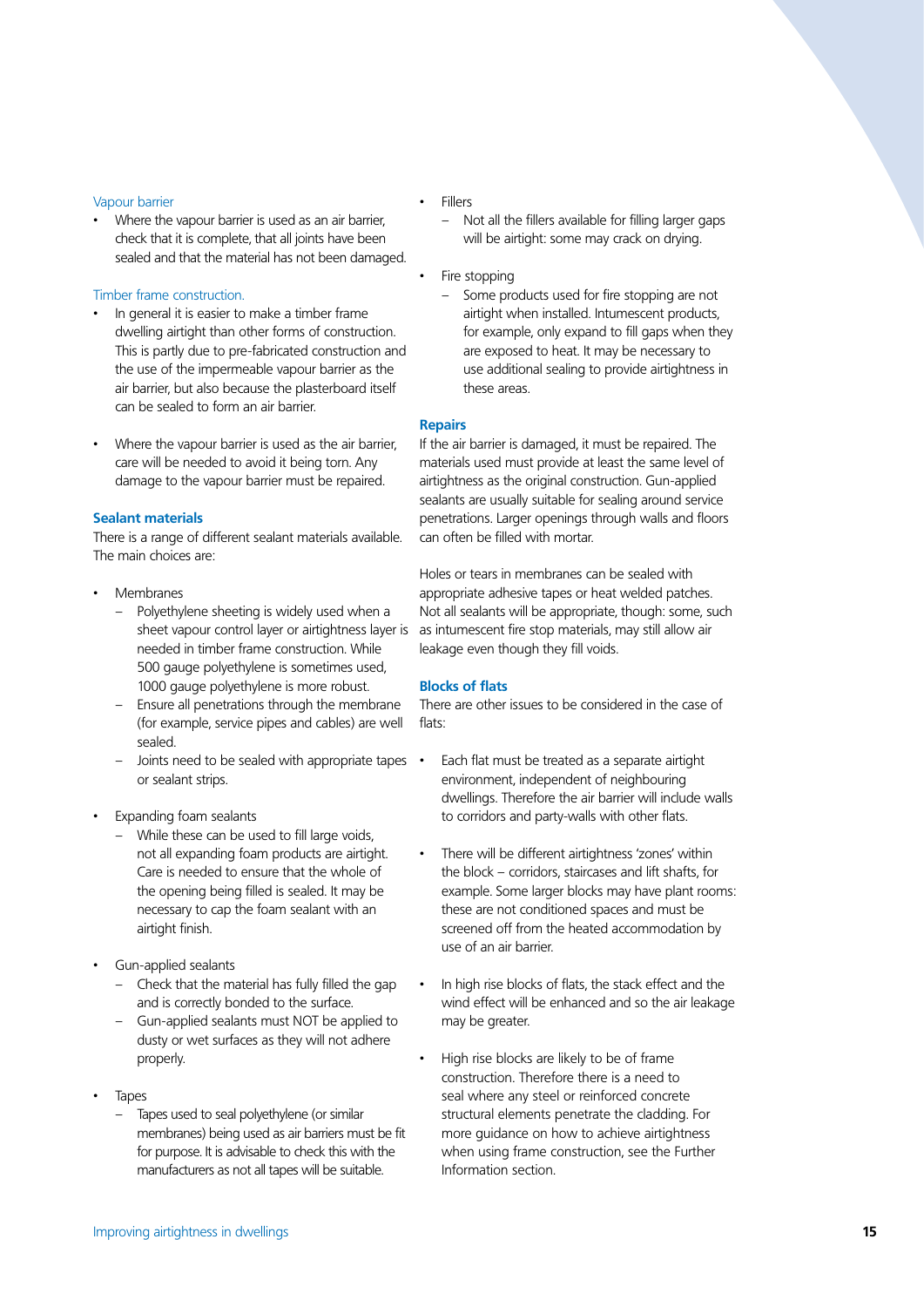### <span id="page-14-0"></span>**Airtightness testing of dwellings**

Fan pressure testing allows the permeability, or airtightness performance, of the dwelling to be assessed. The technique is straightforward and can be carried out when the envelope is complete.

The airtightness test can be used in several ways:

- Assessing the air permeability of the building, i.e. the air leakage for the whole envelope area of the building.
- Identifying the air leakage paths, which will allow targeted remedial sealing.
- Measuring the effectiveness of remedial sealing.

In the UK the testing methodology should conform to BS EN 13829 Thermal Performance of Buildings – Determination of air permeability of buildings – Fan pressurisation method (2001) and CIBSE TM:23 Testing buildings for air leakage (2000). Further details on post construction testing can be found in the Further Information section.

To carry out the test, a fan is mounted in a temporary screen (the original door remains in place, but is held open to enable the screen to be mounted in the rebate, see Figure 22). The fan is used to move air into or out of the building. The air leakage characteristics are

determined by measuring the rates of air flow through the fan while a range of pressure differences between the inside and outside of the building are maintained.

#### **Air leakage audits**

A draught can be difficult to locate. The occupant may feel cold air, but may not be able to trace exactly where it is coming from. Often the source of the problem (the air leakage path) is hidden by kitchen units, bath panels or other boarding and so it can be very difficult to pin point it without a thorough audit.

Air leakage audits identify air leakage paths in the fabric of the dwelling. While the fan is pressurising the dwelling, hand-held smoke pencils are used to find air leaks. The smoke is released in a small controllable trickle and is a visible means of showing air movement. Pressurising the dwelling increases air leakage. Smoke can be seen issuing through the gaps and cracks to the outside. Smoke can also be very useful in identifying flanking (or indirect) air leakage paths.

### **Post construction**

Having constructed an airtight dwelling, it is important to make the owner aware of the fact. The owner needs to know the location of the air barrier in order not to compromise its effectiveness when carrying out future alterations. The efficiency of the heating and ventilation provided to the house depend upon the air barrier being maintained.



Figure 22 Fan pressurisation equipment used for dwellings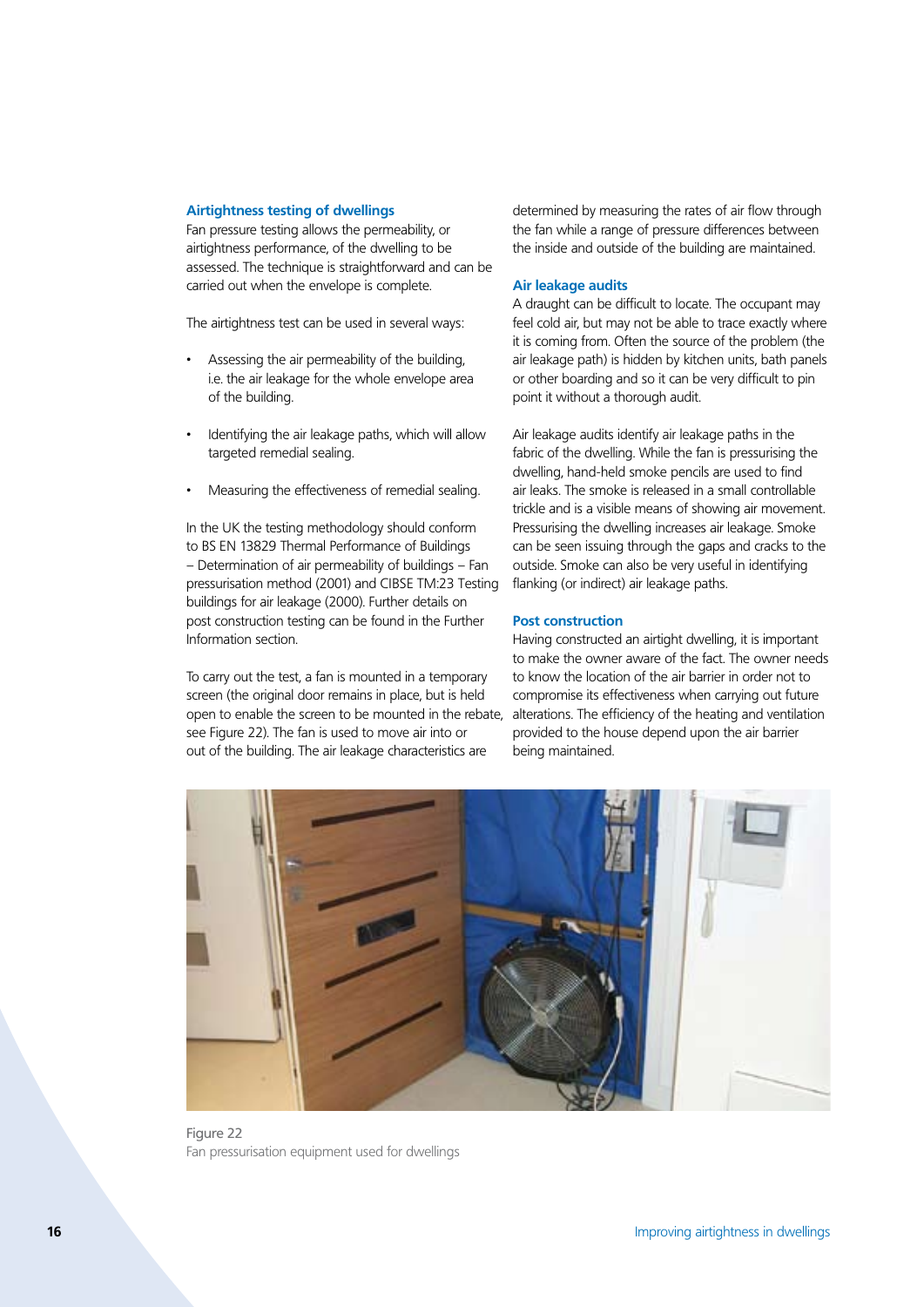# <span id="page-15-0"></span>Existing dwellings

The techniques described in this guide refer to the application of airtightness details within new dwellings. Many of these techniques are straightforward and simple to incorporate at the design stage.

To upgrade existing dwellings, the same constructional elements need to be considered. In some instances, the methods will be the same as in new buildings, for example gun-applied seals around service penetrations and the gaps around windows and doors.

However, in many cases it will be difficult to access the air leakage points to apply sealants without removing fixtures and fittings e.g. kitchen units, bathroom fittings, skirting boards, ceilings, boxed-in pipework/services etc.

A list of suggested airtightness techniques that can be used to improve the performance of existing dwellings is given below:

### **Improving airtightness in an existing dwelling**

- Use sealant materials to fill the gaps around windows and doors to prevent air leakage from the reveals and thresholds.
- Apply an external mastic seal to all window and door frames.
- Apply a bead of mastic to seal any internal gaps between the wall reveals/window boards and window units or external doors.
- Repair any damage to window frames and ensure the casements, sashes and top-lights close firmly. It may be necessary to replace closing mechanisms.
- Apply draught proofing to gaps around window opening casements, sashes and top-lights.
- In dry-lining applications, inject continuous ribbons of expanding polyurethane foam between the

plasterboard sheets and the inner leaf blockwork: this will prevent air leakage into this space from the void between the ground floor ceiling and first floor, or from internal partition walls. Drill small holes (approximately 9mm) at regular intervals (approximately every 100mm) around the edges of the plasterboard to allow the foam to be injected into the void.

- Make good damage to mortar joints and fill any holes in the external walls. If the dwelling has been extended and the kitchen/bathroom has been moved to a new location, make sure there are no holes through the external walls where service pipes were previously located.
- Ensure the loft hatch fits into its aperture and apply draught stripping between the hatch and the frame.
- Seal gaps around service pipes and the cables that pass through external walls, ceilings and ground floors. It may be necessary to remove baths, kitchen units, boxing around service pipes, washing machines, etc, to gain access to these pipes and cables.
- Ensure there is a good seal around boiler flue pipes where they pass through the external wall/ ceiling. **Check the performance of the sealing material to ensure it will not be affected by heat.**
- The airtightness of suspended timber floors can be improved by laying hardboard sheeting over the top, to cover any gaps between the floorboards. Seal around the edges of the rooms and make good any gaps in the floor around service pipes (it is advisable to check for holes behind baths and under shower trays). Do NOT use plastic sheeting to cover timber floors as this may cause the timber to rot.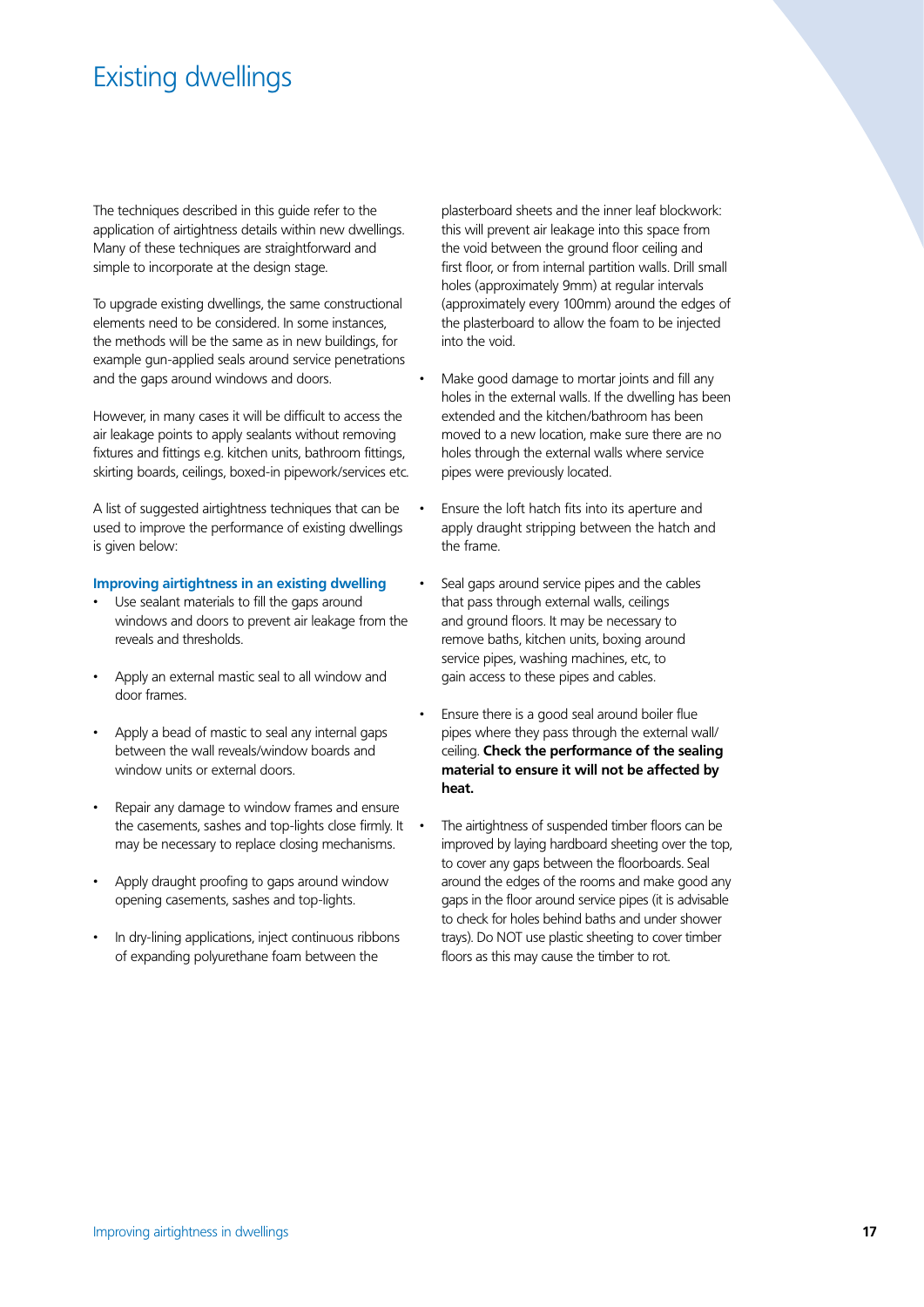# <span id="page-16-0"></span>Conclusion

Airtightness is an increasingly important part of a 'whole house' approach to building. Airtight buildings will be more comfortable for occupants and also be more energy efficient. Testing for airtightness will also be an integral part of compliance with building regulations, as well as the Energy Saving Trust's best practice standards.

Airtightness must be addressed at both the design and construction stages to be effective. Specifications must clearly address airtightness and subcontracts should include a responsibility for carrying out the necessary sealing work. Gaps in contracts can lead to gaps in the finished dwelling.

Airtightness detailing should be easy to achieve during the construction stage. Many of these measures can be adapted to existing dwellings, although it may be more difficult to gain access to the air leakage paths if they are hidden by fixtures and fittings.

Following the guidance in this report will help to achieve the Energy Saving Trust's best practice airtightness performance in new dwellings. It will also significantly reduce air leakage in existing dwellings.

Remember: build tight – ventilate right!